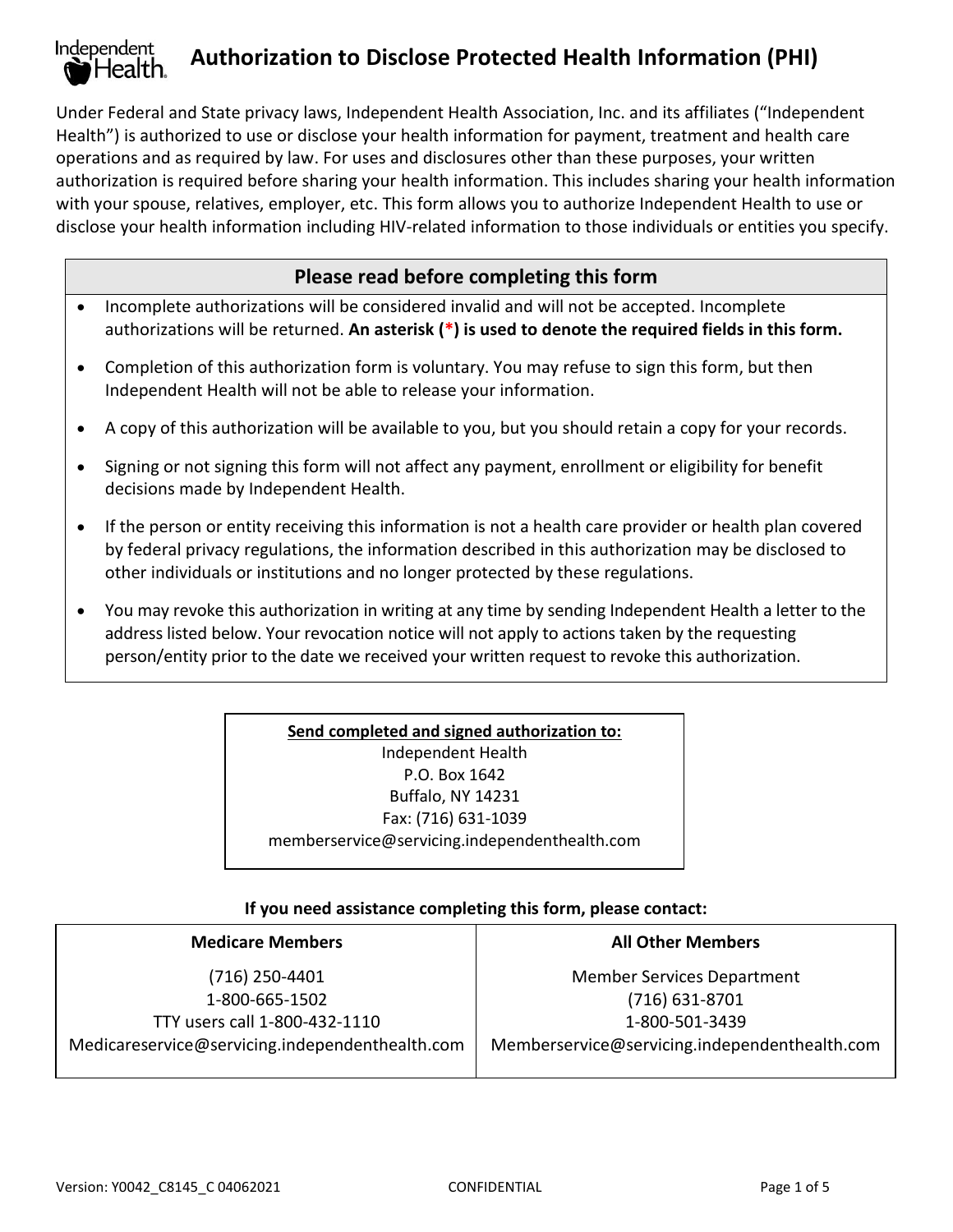# Independent **Authorization to Disclose Protected Health Information (PHI)**

| Section A: Member Information* |                 |                                         |  |
|--------------------------------|-----------------|-----------------------------------------|--|
| $Name^*$ :                     | Date of Birth*: | Member ID*:<br>$\overline{\phantom{0}}$ |  |
|                                |                 |                                         |  |

| Section B: Authorized Individuals* (at least one individual is required)                                            |        |                      |                          |  |
|---------------------------------------------------------------------------------------------------------------------|--------|----------------------|--------------------------|--|
| Please list the individuals and/or entities that you are authorizing to view or receive your health information. If |        |                      |                          |  |
| more space is required to list individuals or entities, please attach an additional page.                           |        |                      |                          |  |
| 1.                                                                                                                  | Name*: | Relationship*:       | Telephone Number*:       |  |
|                                                                                                                     |        |                      |                          |  |
| 2.                                                                                                                  | Name:  | <b>Relationship:</b> | <b>Telephone Number:</b> |  |
|                                                                                                                     |        |                      |                          |  |
|                                                                                                                     | Name:  | <b>Relationship:</b> | <b>Telephone Number:</b> |  |
|                                                                                                                     |        |                      |                          |  |

**Section C: Information That Can Be Released (Select C-1 or C-2 and if applicable, C-3)\*** If more space is needed to describe the information that can be released, please attach an additional page.

**C-1:** I would like you to disclose any of my health information requested by the individuals and/or entities named in Section B. This does **not** include information in Part C-3 (below) unless I have placed my initials next to the condition. If I do not place my initials in C-3, information related to those conditions will not be disclosed.

**- OR -**

\_\_\_\_\_\_\_\_\_\_\_\_\_\_\_\_\_\_\_\_\_\_\_\_\_\_\_\_\_\_\_\_\_\_\_\_\_\_\_\_\_\_\_\_\_\_\_\_\_\_\_\_\_\_\_\_\_\_\_\_\_\_\_\_\_\_\_\_\_\_\_\_\_\_\_\_\_ \_\_\_\_\_\_\_\_\_\_\_\_\_\_\_\_\_\_\_\_\_\_\_\_\_\_\_\_\_\_\_\_\_\_\_\_\_\_\_\_\_\_\_\_\_\_\_\_\_\_\_\_\_\_\_\_\_\_\_\_\_\_\_\_\_\_\_\_\_\_\_\_\_\_\_\_\_ \_\_\_\_\_\_\_\_\_\_\_\_\_\_\_\_\_\_\_\_\_\_\_\_\_\_\_\_\_\_\_\_\_\_\_\_\_\_\_\_\_\_\_\_\_\_\_\_\_\_\_\_\_\_\_\_\_\_\_\_\_\_\_\_\_\_\_\_\_\_\_\_\_\_\_\_\_

**C-2: Only the following specific health information** (such as claims submitted by a specific provider or information related to one of the protected diagnoses listed below):

## **- AND, IF APPLICABLE -**

**C-3:** Unless specifically initialed below, I understand my health information will not be disclosed related to the following conditions. By placing my initials next to one or more of these conditions, I am authorizing Independent Health to disclose information related to the condition(s) (see page 4 for additional information):

| Alcohol and/or Substance Abuse       | HIV-Related            |
|--------------------------------------|------------------------|
| Pregnancy/Reproductive               | Mental Health          |
| <b>Sexually Transmitted Diseases</b> | <b>Genetic Testing</b> |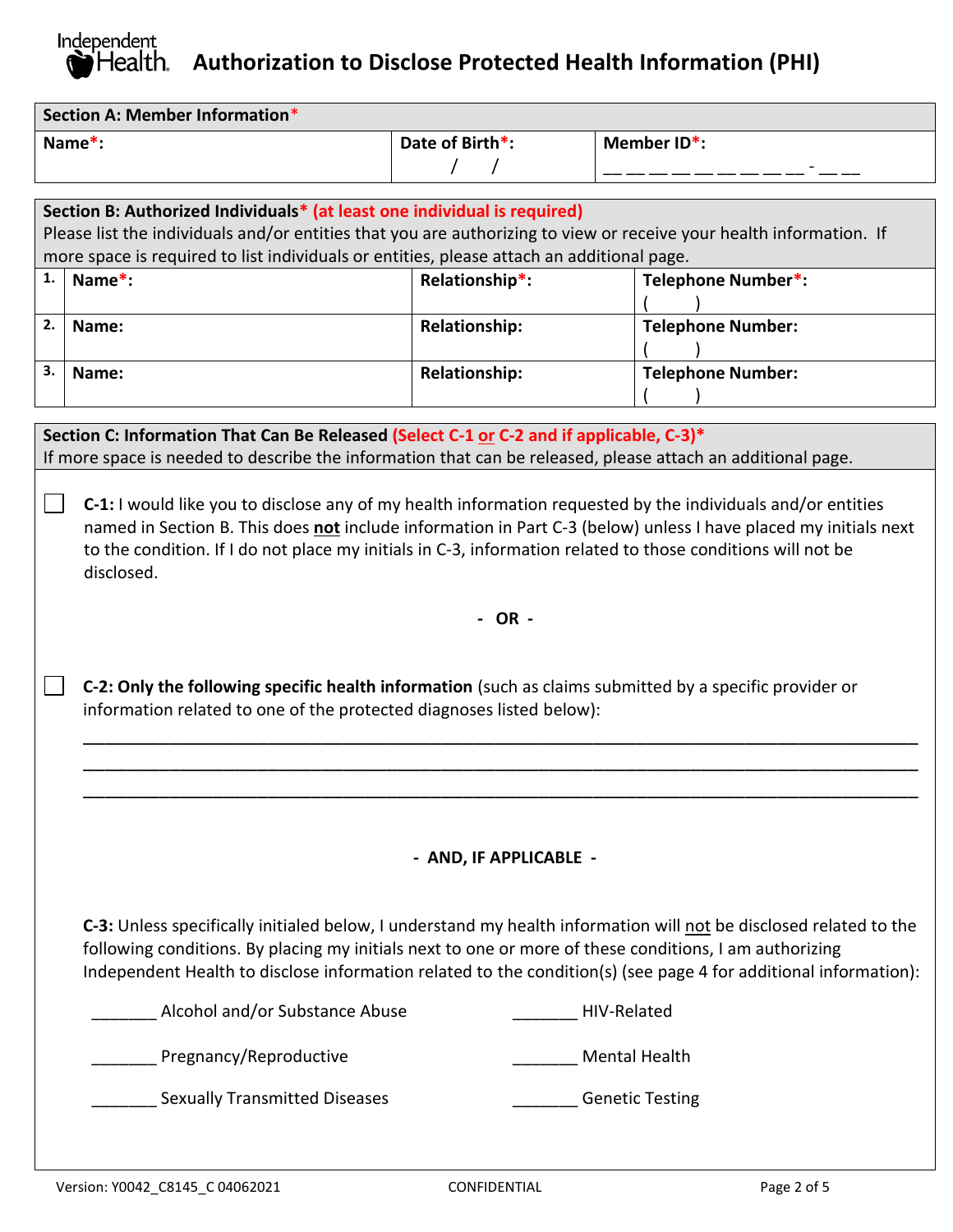### **Section D: Purpose and Time Period**

Unless noted below, the authorized parties in Section B can obtain your health information upon their request and from the start date of your plan coverage with Independent Health.

### Purpose: **\_\_\_\_\_\_\_\_\_\_\_\_\_\_\_\_\_\_\_\_\_\_\_\_\_\_\_\_\_\_\_\_\_\_\_\_\_\_\_\_\_\_\_\_\_\_\_\_\_\_\_\_\_\_\_\_\_\_\_\_\_\_\_\_\_\_\_\_\_\_\_\_\_\_\_\_\_\_\_\_\_\_**

| Time Period: Only release health information concerning dates of service from (insert date) |  |
|---------------------------------------------------------------------------------------------|--|
| (insert date)                                                                               |  |

#### **Section E: Expiration**

This authorization will automatically expire one (1) year after termination of your enrollment, upon your death, in the case of a minor, when the named minor reaches the age of eighteen (18) years, or if Independent Health receives a letter from you revoking this authorization.

For dates or events not described in the preceding paragraph, you may specify an expiration date or event for this authorization below:

This authorization will expire:

On the following date (*insert date*): \_\_\_\_\_\_\_\_\_\_\_\_\_

On the following event: *(please specify)* \_\_\_\_\_\_\_\_\_\_\_\_\_\_\_\_\_\_\_\_\_\_\_\_\_\_\_\_\_\_\_\_\_\_\_\_\_\_\_\_\_\_\_\_\_\_\_\_\_\_\_\_\_\_\_\_\_\_\_

### **Section F: Personal Representative Information**

Complete this section if you are a personal representative that is acting on behalf of a member. You must include a copy of one of the following documents as proof of your legal representation and authority:

□ Valid health care proxy

□ Certificate of guardianship issued by a New York State Supreme or Surrogate Court

□ Surrogate decision maker appointed pursuant to Family Health Care Decisions Act (FHCDA)

If the member is deceased, please submit a copy of one of the following:

*□* Letters of Administration or Letters Testamentary

| Name: | <b>Relationship:</b> | <b>Telephone Number:</b> |
|-------|----------------------|--------------------------|
|       |                      |                          |
|       |                      |                          |

## **Section G: Signature/Date\***

Please read the following carefully before you sign, and refer to page 4 for additional information.

By signing this form, I understand the following: (1) if the entity authorized to receive my health information is not a health plan, health care provider or other covered entity as described by the Health Insurance Portability and Accountability Act (HIPAA) Privacy Rule, the released information may no longer be protected by federal privacy laws, rules and regulations; (2) the information disclosed will only include mental health, alcohol and substance abuse, HIV-related information, sexually transmitted disease, pregnancy and reproductive and/or genetic testing information if I specifically direct Independent Health to release that information; (3) I am not required to sign this form, but if I donot sign this form, it will not be considered valid, it will be returned to me and no information will be released by Independent Health; (4) I may revoke this authorization at any time by notifying Independent Health in writing; (5) if I do revoke this authorization, my revocation will have no effect on any actions Independent Health took according to this authorization before Independent Health received my revocation; and (6) it is my choice whether I sign this form and signing or not signing this authorization will not affect any payment, enrollment, or eligibility for benefit decisions made by Independent Health.

 $\vert\,\,\,\vert$  By checking this box, this form replaces any HIPAA authorization forms previously sent to Independent Health.

I sign this authorization under penalty of perjury and attest that the information contained in this authorization is true and correct and may be relied upon by Independent Health.

**\_\_\_\_\_\_\_\_\_\_\_\_\_\_\_\_\_\_\_\_\_\_\_\_\_\_\_\_\_\_\_\_\_\_\_\_\_\_\_\_\_\_\_\_\_\_\_\_\_\_\_\_\_\_\_ Date: \_\_\_\_\_\_\_\_\_\_\_\_\_\_\_\_\_\_\_\_\_\_\_\_**

*Signature of Member or Personal Representative*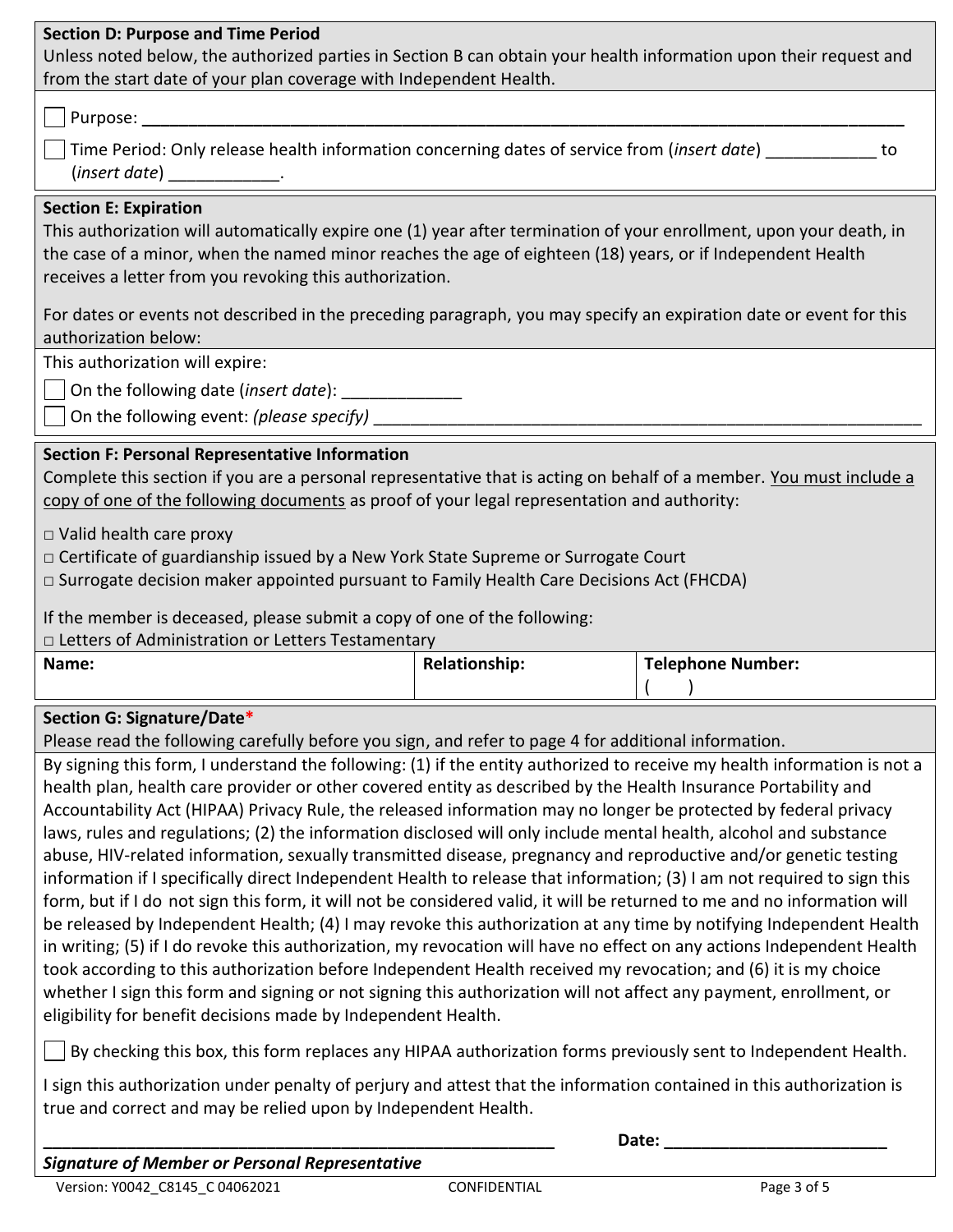### **Sensitive Information**

#### • **Alcohol and Substance Abuse Information**

By initialing the appropriate box on this form, alcohol and substance abuse information can be provided to the individuals listed by you on this form. If information is disclosed from alcohol or substance abuse records protected by federal confidentiality rules (42 CFR Part 2), these rules prohibit the recipient from making any further disclosure of this information unless further disclosure is expressly permitted by the written consent of the person to whom it pertains or as otherwise permitted by these rules.

#### • **HIV-Related Information**

By initialing the appropriate box on this form, HIV-related information can be provided to the individuals listed by you on this form. HIV-related information is any information indicating that a person has had an HIV-related test, or has HIV infection, HIV-related illness or AIDS, or any information that could indicate a person has been potentially exposed to HIV.

Under New York state law, HIV-related information can only be given to people you allow to have it by signing a written release. This information may also be released to the following: health providers caring for you or your exposed child; health officials when required by law; insurers to permit payment; authorized agencies involved in foster care or adoption; official correctional, probation and parole staff; emergency or health care staff who are accidentally exposed to your blood; special court order; attorney assigned to represent a minor or by an executor or administrator of an estate (Public Health Law §2782). Under state law, anyone who illegally discloses HIV-related information may be punished by a fine of up to \$5,000 and a jail term of up to one year. However, some re-disclosures of medical and/or HIV-related information are not protected under federal law. For more information about HIV confidentiality, call the New York State Department of Health HIV Confidentiality Hotline at 1-800-962-5065; for information regarding federal privacy protection, call the Office for Civil Rights at 1-800-368-1019.

#### • **Pregnancy and Reproductive Information**

By initialing the appropriate box on this form, information relating to pregnancy and reproductive health can be provided to the individuals listed by you on this form. Information regarding pregnancy and reproductive health cannot be disclosed, even to a parent or guardian of a minor patient, without the specific authorization of the patient (Public Health Law §17).

#### • **Mental Health Information**

By initialing the appropriate box on this form, mental health information can be provided to the individuals listed by you on this form. Mental health information, including a patient's clinical records and information can be released, with your consent or the consent of someone authorized to act on your behalf, to those authorized agencies listed by you on this form who have a demonstrable need for such information provided such disclosure will not reasonably be expected to be detrimental to you or others (Mental Hygiene §33.13).

#### • **Sexually Transmitted Diseases**

By initialing the appropriate box on this form, information regarding sexually transmitted disease can be provided to the individuals listed by you on this form. Parents may access most of their child's medical records until the child turns 18, with the exception of information relating to the diagnosis and treatment of sexually transmitted disease (Public Health Law §17). Such information cannot be released to any party, including the child's parent or guardian, without the child's specific authorization.

#### • **Genetic Testing**

By initialing the appropriate box on this form, genetic testing information can be provided to the individuals listed by you on this form. Genetic testing information includes any information relating to laboratory tests of human DNA, chromosomes, genes or gene products to diagnose a predisposition to a genetic disease of disability in the individual or offspring (Civil Rights Law §79-l). Genetic testing information shall not be released without your specific consent with the exception of information released to a health insurer or health maintenance organization for the purpose of claims administration.